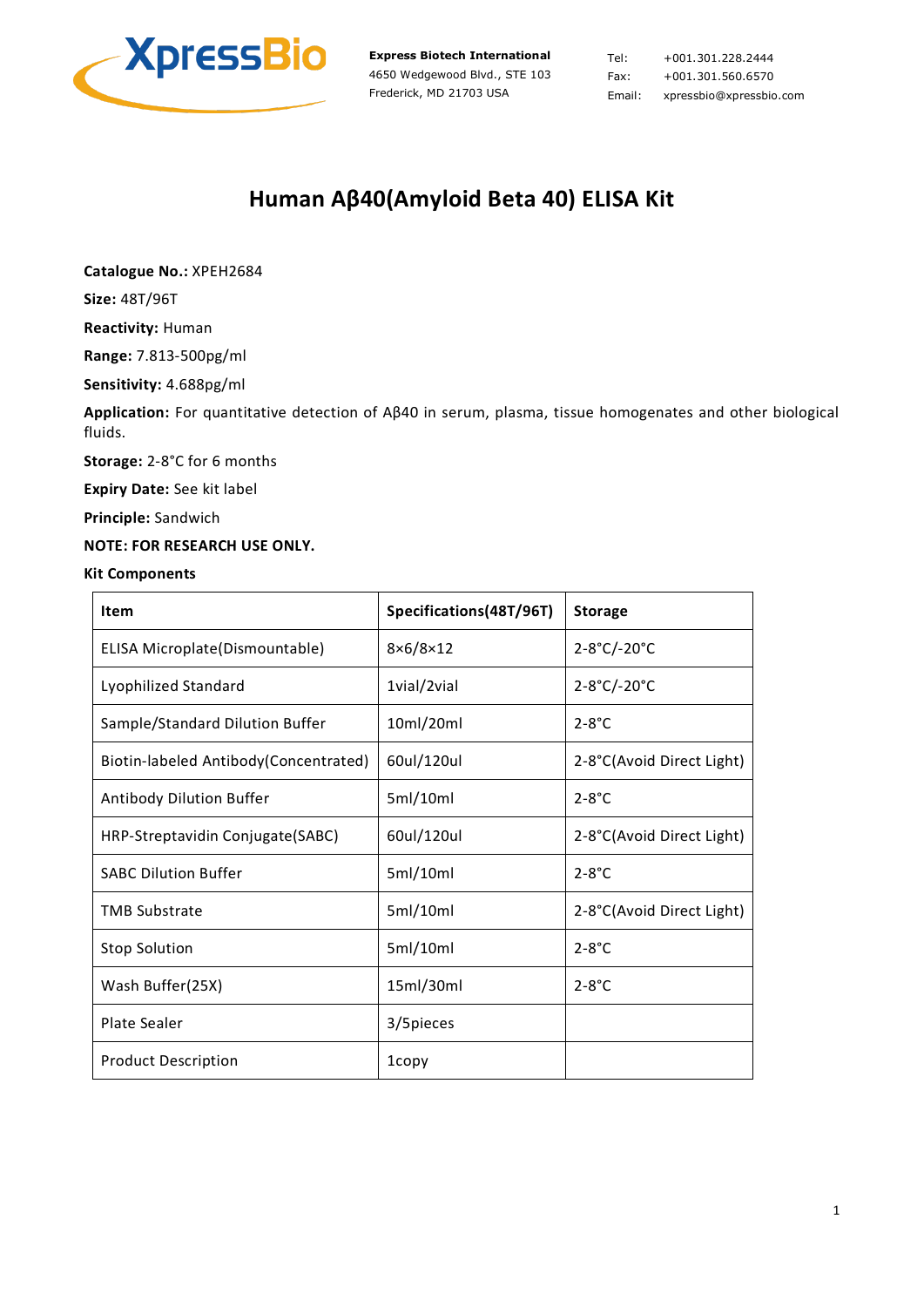

Tel: +001.301.228.2444 Fax: +001.301.560.6570 Email: xpressbio@xpressbio.com

## **Typical Data & Standard Curve**

Results of a typical standard operation of a Aβ40 ELISA Kit are listed below. This standard curve was generated at our lab for demonstration purpose only. Users shall obtain standard curve as per experiment by themselves. (N/A=not applicable)

| STD.(pg/ml) | $OD-1$ | $OD-2$ | Average | Corrected |
|-------------|--------|--------|---------|-----------|
| 0           | 0.008  | 0.008  | 0.008   | 0.000     |
| 7.812       | 0.052  | 0.054  | 0.053   | 0.045     |
| 15.625      | 0.104  | 0.106  | 0.105   | 0.097     |
| 31.25       | 0.169  | 0.173  | 0.171   | 0.163     |
| 62.5        | 0.407  | 0.419  | 0.413   | 0.405     |
| 125         | 0.849  | 0.873  | 0.861   | 0.853     |
| 250         | 1.6    | 1.646  | 1.623   | 1.615     |
| 500         | 2.382  | 2.45   | 2.416   | 2.408     |

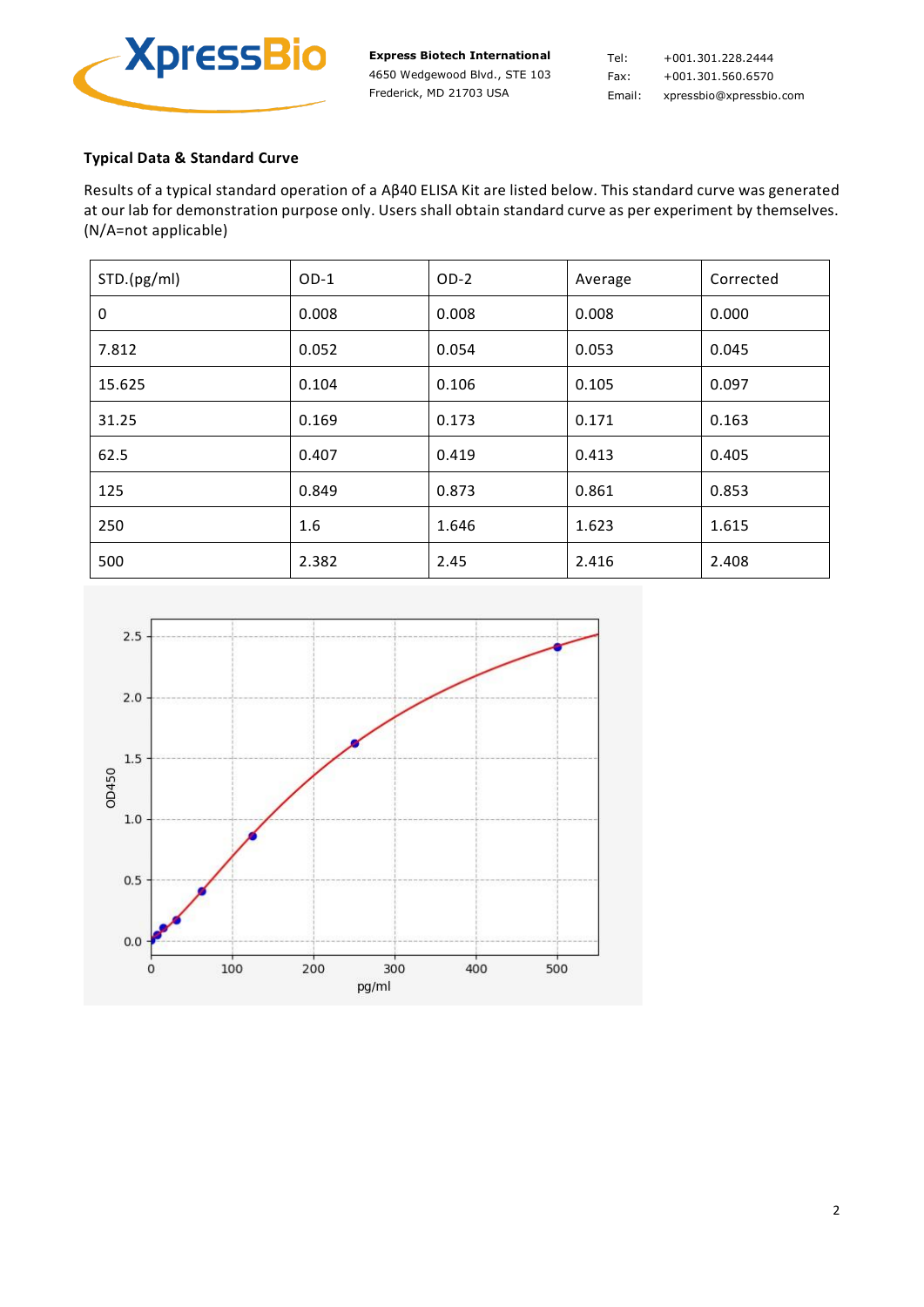

## **Specificity**

This assay has high sensitivity and excellent specificity for detection of Aβ40. No significant cross-reactivity or interference between Aβ40 and analogues was observed.

Note: Limited by current skills and knowledge, it is difficult for us to complete the cross-reactivity detection between Aβ40 and all the analogues, therefore, cross reaction may still exist.

#### **Recovery**

Matrices listed below were spiked with certain level of Aβ40 and the recovery rates were calculated by comparing the measured value to the expected amount of Aβ40 in samples.

| Matrix              | Recovery Range (%) | Average (%) |
|---------------------|--------------------|-------------|
| $Serum(n=5)$        | 90-105             | 97          |
| EDTA Plasma(n=5)    | 88-101             | 96          |
| Heparin Plasma(n=5) | 85-102             | 94          |

#### **Linearity**

The linearity of the kit was assayed by testing samples spiked with appropriate concentration of Aβ40 and their serial dilutions. The results were demonstrated by percentage of calculated concentration to the expectation.

| Sample              | 1:2     | 1:4     | 1:8     |
|---------------------|---------|---------|---------|
| $Serum(n=5)$        | 89-102% | 87-96%  | 88-94%  |
| EDTA Plasma(n=5)    | 84-98%  | 84-96%  | 82-100% |
| Heparin Plasma(n=5) | 80-96%  | 85-100% | 81-99%  |

#### **Precision**

Intra-Assay: CV<8%

Inter-Assay: CV<10%

#### **Stability**

The stability of ELISA kit is determined by the loss rate of activity. The loss rate of this kit is less than 10% within the expiration date under appropriate storage condition.

| Standard(n=5) | 37°C for 1 month | 2-8°C for 6 months |
|---------------|------------------|--------------------|
| Average (%)   | 80               | 95-100             |

To minimize extra influence on performance, operation procedures and lab conditions, especially room temperature, air humidity, incubator temperature should be strictly controlled. It is strongly suggested that the same operator performs the whole assay from the beginning to the end.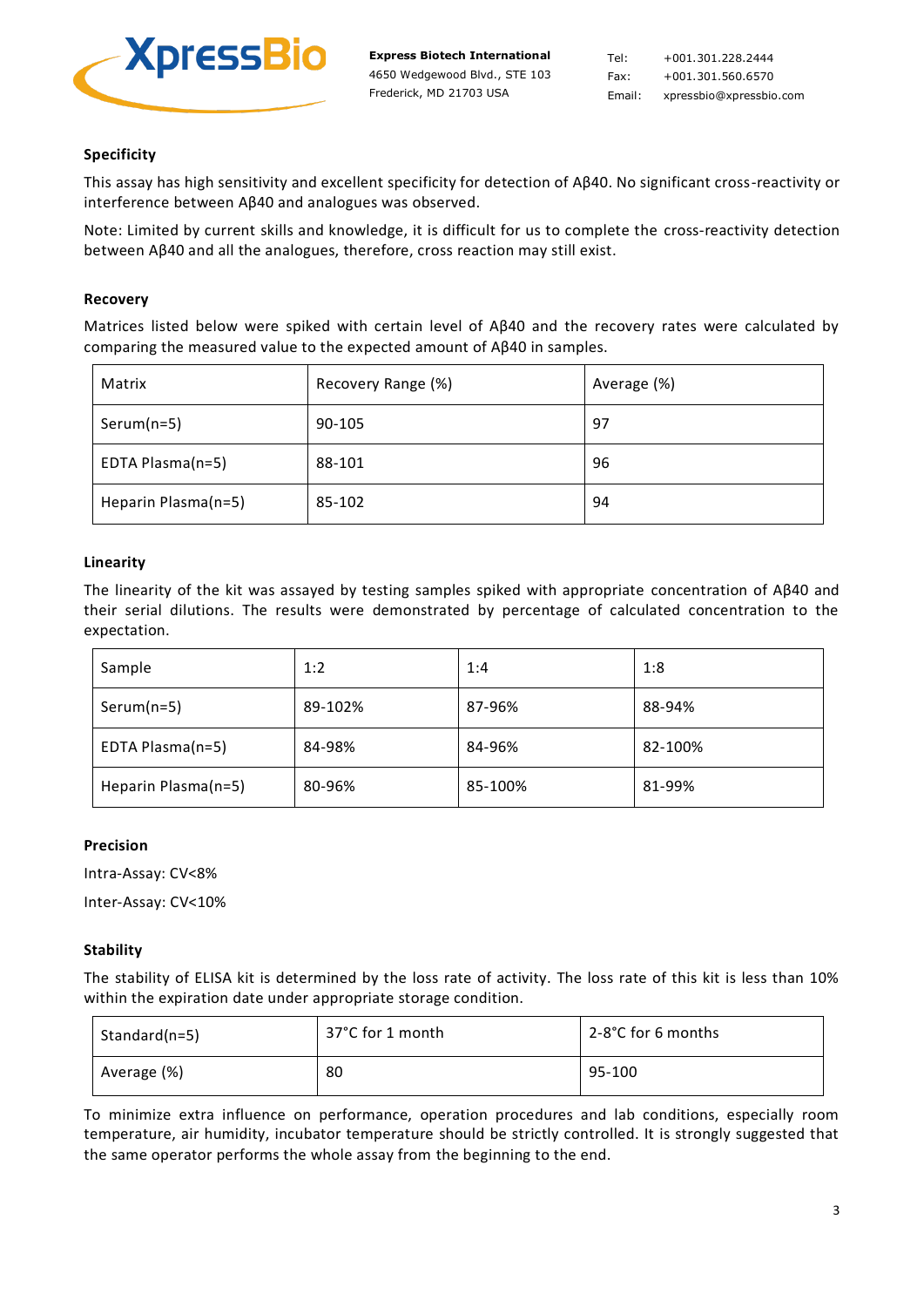

Tel: +001.301.228.2444 Fax: +001.301.560.6570 Email: xpressbio@xpressbio.com

# **Operation Procedure**

## **Principle of the Assay**

This kit was based on sandwich enzyme-linked immune-sorbent assay technology. Capture antibody was pre-coated onto 96 well plates. And the biotin conjugated antibody was used as detection antibodies. The standards, test samples and biotin conjugated detection antibody were added to the wells subsequently, and washed with wash buffer. HRP-Streptavidin was added and unbound conjugates were washed away with wash buffer. TMB substrates were used to visualize HRP enzymatic reaction. TMB was catalyzed by HRP to produce a blue color product that changed into yellow after adding acidic stop solution . The density of yellow is proportional to the target amount of sample captured in plate. Read the O.D. absorbance at 450nm in a microplate reader, and then the concentration of target can be calculated.

## **Precautions**

- 1. To inspect the validity of experiment operation and the appropriateness of sample dilution proportion, pilot experiment using standards and a small number of samples is recommended.
- 2. After opening and before using, keep plate dry.
- 3. Before using the kit, spin tubes and bring down all components to the bottom of tubes.
- 4. Storage TMB reagents avoid light.
- 5. Washing process is very important, not fully wash easily cause a false positive and high background.
- 6. Duplicate well assay is recommended for both standard and sample testing.
- 7. Don't let microplate dry at the assay, for dry plate will inactivate active components on plate.
- 8. Don't reuse tips and tubes to avoid cross contamination.
- 9. Avoid using the reagents from different batches together.

## **Material Required but Not Supplied**

- 1. Microplate reader (wavelength:450nm)
- 2. 37°C incubator
- 3. Automated plate washer
- 4. Precision single and multi-channel pipette and disposable tips
- 5. Clean tubes and Eppendorf tubes
- 6. Deionized or distilled water

## **Washing**

**Manual:** Discard the solution in the plate without touching the side walls. Clap the plate on absorbent filter papers or other absorbent material. Fill each well completely with 350ul wash buffer and soak for 1 to 2 minutes, then aspirate contents from the plate, and clap the plate on absorbent filter papers or other absorbent material.

**Automatic:** Aspirate all wells, and then wash plate with 350ul wash buffer. After the final wash, invert plate, and clap the plate on absorbent filter papers or other absorbent material. It is recommended that the washer shall be set for soaking 1 minute. (**Note:** set the height of the needles; be sure the fluid can be sipped up completely)

## **Sample Collection and Storage (universal)**

- Serum: Place whole blood sample at room temperature for 2 hours or put it at 2-8°C overnight and centrifugation for 20 minutes at approximately 1000×g, Collect the supernatant and carry out the assay immediately. Blood collection tubes should be disposable, non-pyrogenic, and non-endotoxin.
- Plasma: Collect plasma using EDTA-Na<sub>2</sub> or heparin as an anticoagulant. Centrifuge samples for 15 minutes at 1000×g at 2-8°C within 30 minutes of collection. Collect the supernatant and carry out the assay immediately. Avoid hemolysis, high cholesterol samples.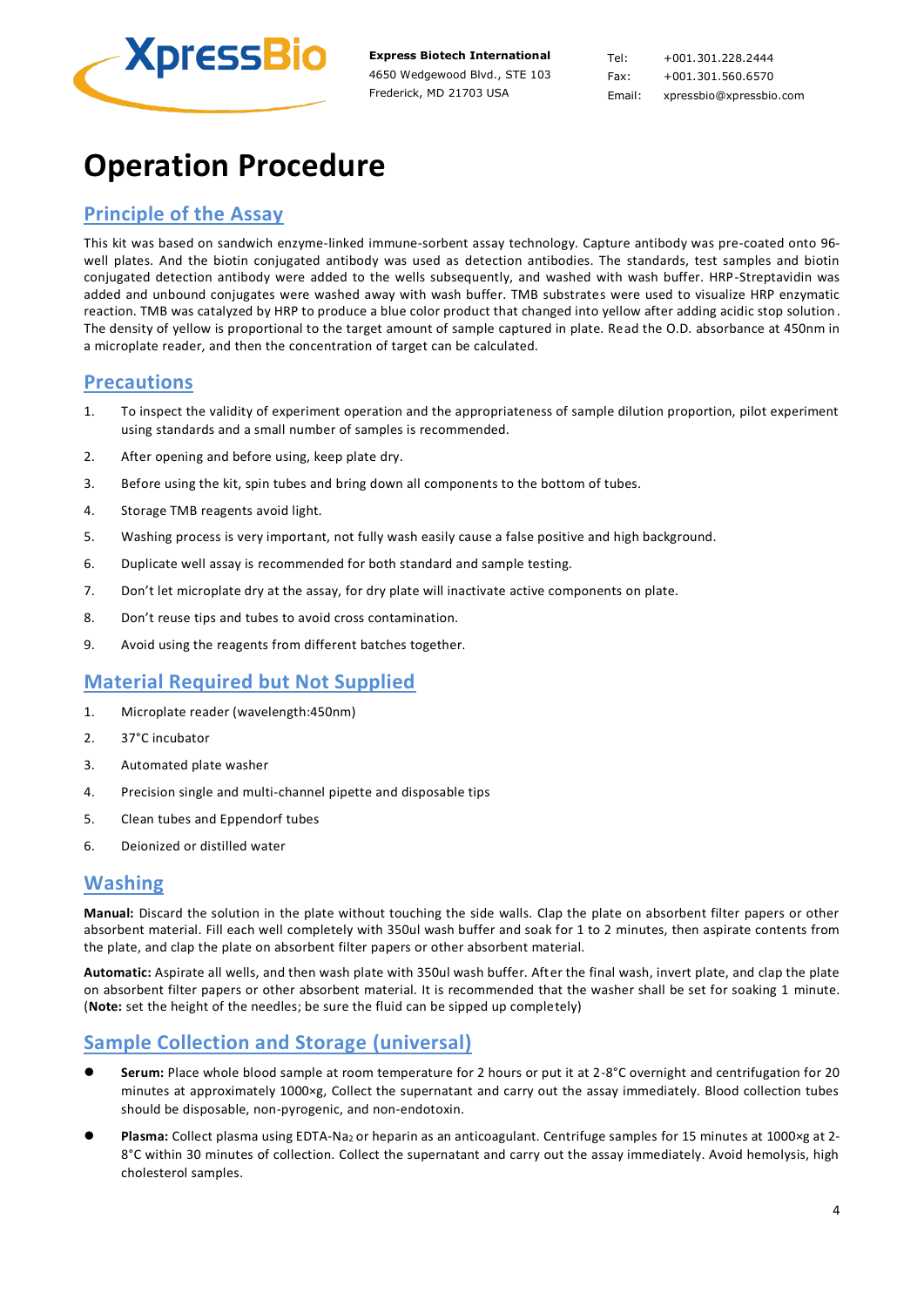

Tel: +001.301.228.2444 Fax: +001.301.560.6570 Email: xpressbio@xpressbio.com

- ⚫ **Tissue Homogenates:** As hemolysis blood has relation to assay result, it is necessary to remove residual blood by washing tissue with pre-cooling PBS buffer (0.01M, pH=7.4). Mince tissue after weighing it and get it homogenized in PBS (the volume depends on the weight of the tissue. Normal, 9mL PBS would be appropriate to 1 gram tissue pieces. Some protease inhibitors are recommended to add into the PBS) with a glass homogenizer on ice. To further break the cells, you can sonicate the suspension with an ultrasonic cell disrupter or subject it to freeze-thaw cycles. The homogenates are then centrifuged for 5 minutes at 5000×g to get the supernatant. The total protein concentration was determined by BCA kit and the total protein concentration of each pore sample should not exceed 0.3mg.
- ⚫ **Cell Culture Supernatant:** Centrifuge supernatant for 20 minutes at 1000×g at 2-8°C to remove insoluble impurity and cell debris. Collect the clear supernatant and carry out the assay immediately.
- ⚫ **Cell Culture Lysate:** Commercial RIPA kits are recommended to follow the instructions provided. Generally, 0.5ml RIPA lysis buffer would be appropriate to 2x10<sup>6</sup>cells, DNA must to be removed. The total protein concentration was determined by BCA kit and the total protein concentration of each pore sample should not exceed 0.3mg.
- ⚫ **Other Biological Fluids:** Centrifuge samples for 20 minutes at 1000×g at 2-8°C. Collect supernatant and carry out the assay immediately.

**Note:** Samples to be used within 5 days can be stored at 2-8°C, besides that, samples must be stored at -20°C (assay ≤1 month) or -80°C(assay≤2 months) to avoid loss of bioactivity and contamination. Avoid multiple freeze-thaw cycles. The hemolytic samples are not suitable for this assay.

## **Sample Dilution**

The user should estimate the concentration of target protein in the test sample, and select a proper dilution factor to make the diluted target protein concentration fall in the optimal detection range of the kit. Dilute the sample with the provided dilu tion buffer, and several trials may be necessary. The test sample must be well mixed with the dilution buffer. And also standard curves and sample should be making in pre-experiment. If samples with very high concentrations, dilute samples with PBS first and then dilute the samples with Sample Dilution.

#### **The matrix components in the sample will affect the test results, which it need to be diluted at least 1/2 with Sample Dilution Buffer before testing!**

## **Reagent Preparation and Storage**

Bring all reagents and samples to room temperature for 20 minutes before use.

#### **1, Wash Buffer:**

If crystals have formed in the concentrate, you can warm it with 40°C water bath (Heating temperature should not exceed 50°C) and mix it gently until the crystals have completely been dissolved. The solution should be cooled to room temperature before use.

Dilute 30ml (15ml for 48T) Concentrated Wash Buffer into 750ml (375ml for 48T) Wash Buffer with deionized or distilled water. Put unused solution back at 2-8°C.

#### **2, Standards:**

1). Add 1 ml Sample Dilution Buffer into one Standard tube (labeled as zero tube), keep the tube at room temper ature for 10 minutes and mix them thoroughly.

#### **Note: If the standard tube concentration higher than the range of the kit,please dilute it and labeled as zero tube.**

2). Label 7 EP tubes with 1/2, 1/4, 1/8, 1/16, 1/32, 1/64 and blank respectively. Add 0.3ml of the Sample Dilution Buffer into each tube. Add 0.3ml of the above Standard solution (from zero tube) into 1st tube and mix them thoroughly. Transfer 0.3ml from 1st tube to 2nd tube and mix them thoroughly. Transfer 0.3ml from 2nd tube to 3rd tube and mix them thoroughly, and so on. Sample Dilution Buffer was used for the blank control.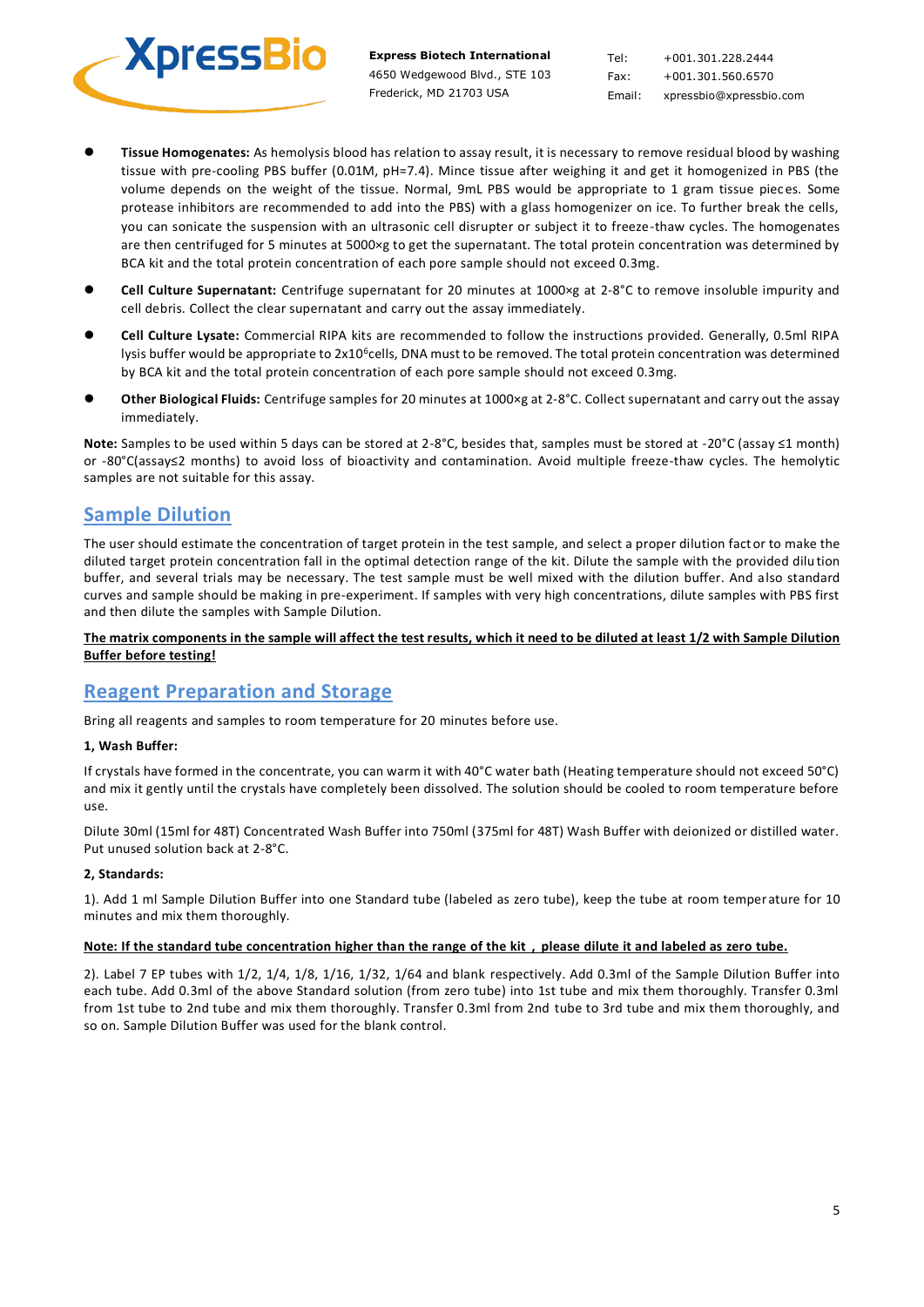

Tel: +001.301.228.2444 Fax: +001.301.560.6570 Email: xpressbio@xpressbio.com



**Note:** It is best to use Standard Solutions within 2 hours.

#### **3, Preparation of Biotin-labeled Antibody Working Solution:**

Prepare it within 1 hour before experiment.

- 1) Calculate required total volume of the working solution: 0.1ml/well × quantity of wells. (Allow 0.1-0.2ml more than the total volume.)
- 2) Dilute the Biotin-detection antibody with Antibody Dilution Buffer at 1:100 and mix them thoroughly. (i.e. Add 1ul Biotinlabeled antibody into 99ul Antibody Dilution Buffer.)

#### **4, Preparation of HRP-Streptavidin Conjugate (SABC) Working Solution:**

Prepare it within 30 minutes before experiment.

- 1) Calculate required total volume of the working solution: 0.1ml/well × quantity of wells. (Allow 0.1-0.2ml more than the total volume.)
- 2) Dilute the SABC with SABC Dilution Buffer at 1:100 and mix them thoroughly. (i.e. Add 1ul of SABC into 99ul of SABC Dilution Buffer.)

## **Assay Procedure**

When diluting samples and reagents, they must be mixed completely and evenly. Before adding TMB into wells, equilibrate TMB Substrate for 30 minutes at 37°C. It is recommended to plot a standard curve for each test.

- **1.** Set standard, **test samples (diluted at least 1/2 with Sample Dilution Buffer)**, control (blank) wells on the pre-coated plate respectively, and then, records their positions. It is recommended to measure each standard and sample in duplicate. **Wash plate 2 times before adding standard, sample and control (blank) wells!**
- 2. **Prepare Standards:** Aliquot 100ul of zero tube, 1<sup>st</sup>tube, 2<sup>nd</sup>tube, 3<sup>rd</sup>tube, 4<sup>th</sup>tube, 5<sup>th</sup>tube, 6<sup>th</sup>tube and Sample Dilution Buffer (blank) into the standard wells.
- 3. **Add Samples:** Add 100ul of properly diluted sample into test sample wells.
- 4. **Incubate:** Seal the plate with a cover and incubate at 37°C for 90 minutes.
- 5. **Wash:** Remove the cover and discard the plate content, and wash plate 2 times with Wash Buffer. Do NOT let the wells dry completely at any time.
- 6. **Biotin-labeled Antibody:** Add 100ul Biotin-labeled antibody working solution into above wells (standard, test sample and blank wells). Add the solution at the bottom of each well without touching the sidewall, cover the plate and incubate at 37°C for 60 minutes.
- 7. **Wash:** Remove the cover, and wash plate 3 times with Wash Buffer, and let the Wash Buffer stay in the wells for 1-2 minutes each time.
- 8. **HRP-Streptavidin Conjugate (SABC):** Add 100ul of SABC Working Solution into each well, cover the plate and incubate at 37°C for 30 minutes.
- 9. **Wash:** Remove the cover and wash plate 5 times with Wash Buffer, and let the wash buffer stay in the wells for 1-2 minutes each time.